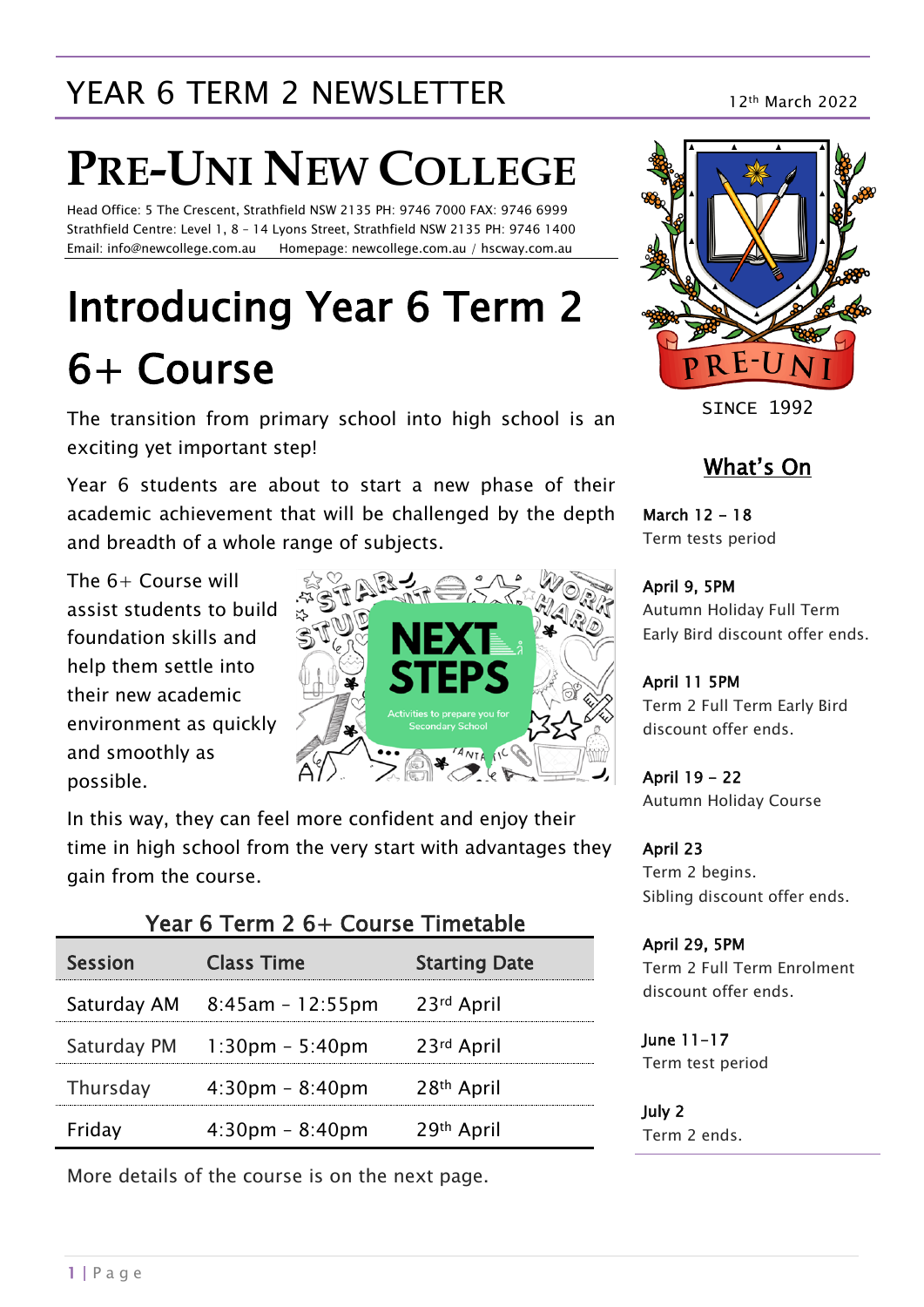# YEAR 6 TERM 2 NEWSLETTER

# Year 6 Term 2 6+ Course Outlines

### 1. English

The objectives of English lessons are to equip students with the necessary tools to become competent in reading and analysing various types of texts so that they can translate analytical skills into writing coherent essays and extended responses in a variety of text types.

### Key topics to be addressed in term 2:

- Informative texts & factual information
- Understanding different style of texts
- Analysing author's intent and purpose
- Literature technique including tone and characterisation
- Analysing and composing information report and articles
- Improve sophistication in writing
- Developing the skills of public speaking

### 2. Mathematics

The 6+ Mathematics is designed to provide students with a variety of problem-solving skills by reviewing Year 6 and previewing Year 7 contents. This course entails a wide range of activities to enhance the students' understanding of the basic concepts of mathematics.

### Key topics to be addressed in term 2:

- Angles and Construction
- Solids
- 
- Further Algebra
- Probability
- Time / Mass

#### • Properties of 2-D figures • Number Theory

- Directed Numbers and Number Plane
- *By the end of this course, students will:*
- *Become familiar with high school English, Maths and basic study skills*
- *Maintain academic progress during the transition from Year 6 to Year 7*
- *Gain confidence and build foundations for future high school achievement.*

| <b>Course</b><br><b>Name</b> | <b>Session</b> | <b>Starting Date</b> | <b>Tuition Fee</b><br>per week | No. of<br>weeks | <b>Material</b><br><b>Fee</b> | <b>Total</b> | <b>Full Term Early</b><br><b>Bird Special Offer*</b><br>(by 11-Apr-22) | <b>Full Term</b><br><b>Enrolment Offer**</b><br>(by 29-Apr-22) |
|------------------------------|----------------|----------------------|--------------------------------|-----------------|-------------------------------|--------------|------------------------------------------------------------------------|----------------------------------------------------------------|
| $6+$<br>Course               | Saturday       | 23-April             | \$70                           | 11              | \$85                          | \$855        | \$785                                                                  | \$820                                                          |
|                              | Thursday       | 28-April             | \$70                           | 10              | \$85                          | \$785        | \$715                                                                  | \$750                                                          |
|                              | Friday         | 29-April             | \$70                           | 10              | \$85                          | \$785        | \$715                                                                  | \$750                                                          |

#### Year 6 Term 2 6+ Course Fee

- Early Bird Discount Offer\* prices are valid for full term advance payments by 5pm, 11th April 2022.
- Full Term Enrolment Offer\*\* prices are valid for full term advance payments by 8pm, 29th April 2022.
- Additional 1.02% surcharge will apply to all credit card payments. We only accept VISA and Master Card.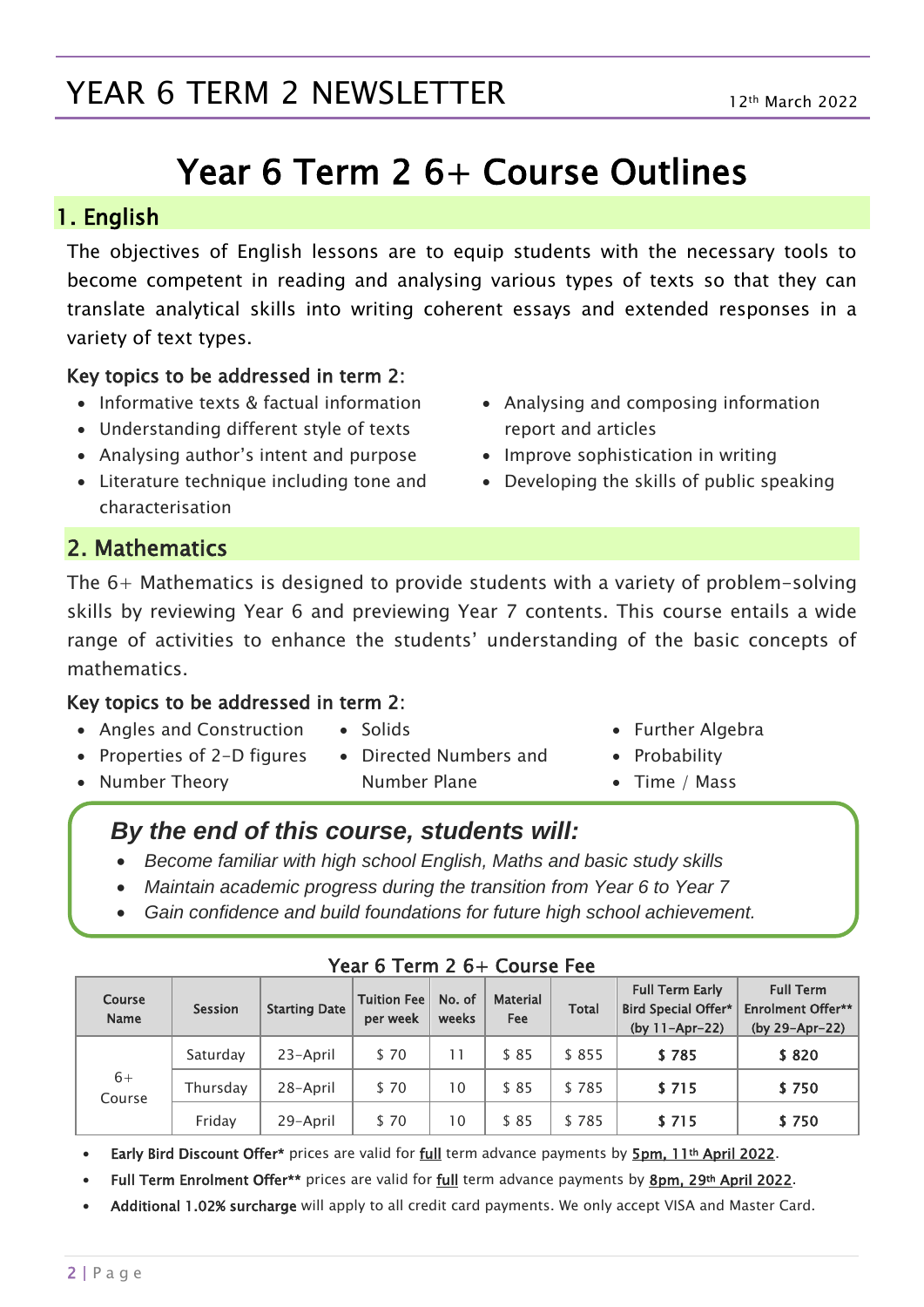# Guide to Cyberschool Services

Cyberschool is a special e-learning website hosted by Pre-Uni New College. It provides the extensive educational services to help students revise their entire work during the course period. Please utilise all available services it provides and maximise the learning outcome. Services vary depending on the course and each service is open for the specific period.

### Module Answers

Each week's EM module answers are uploaded on Saturday and available until the last day of the next school holiday. You can find them under 'Material' menu at the top navigation bar. Please use the module answers after you made the first attempt to finish your homework module questions.

### Video Lessons

Every question in the main EM textbook is explained audibly in the video lessons. Click 'Video Lesson' menu at the top navigation bar and watch the lessons to review recent modules and reinforce concepts. Please note that each video lesson is available for the next three (3) weeks after it is uploaded on Saturday.

## S.O.Q

The S.O.Q (Special Online Quiz) is a series of quiz to measure students' understanding of the module topics taught. You can find the S.O.Q under 'My Test' menu at the top navigation bar. Four (4) quizzes open in Week 2, 4, 6 and 8 of the term. Each subject contains 10 questions, so it shouldn't take too much time. If you feel confident about the module contents, it's a good idea to impose a time limit (1 minute per question) when completing the quizzes.

### Vocabulary Test

Cyberschool is offering the weekly vocabulary tests during the term. To take the test, click 'My Test' menu at the navigation bar and go to 'Online Test' page. Building a strong vocabulary is critical as it improves all areas of communication. Students with high vocabulary skills tend to have high comprehension scores in English and thinking skills tests.

### Maths Homework

Year 6 students can access the Mathematics homework questions on a weekly basis. You can find them from 'Online Test' menu under 'My Test' in the navigation bar. Please complete all available practice questions by the end of the term.